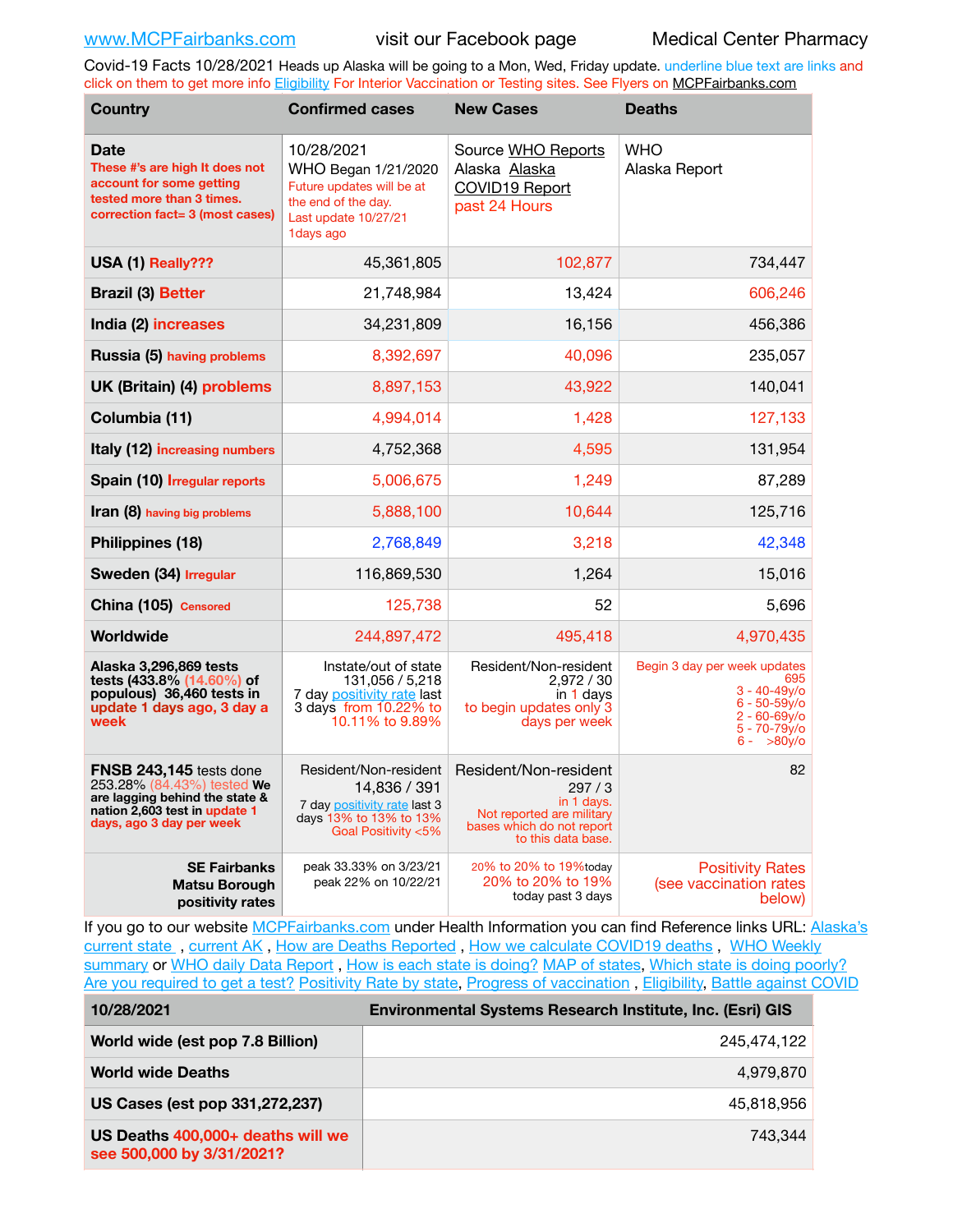# Impact of COVID-19 on the US Healthcare system

Estimated US Population 331.3 million 276.16% (92.05%) have been tested (914.1 million tests have been run) Estimated 5% of US population will test positive for Covid-19 16.56 million (currently 45.7 Million (13.81%) of population tested positive vs Alaska (17.24%) we have currently tested an est. 914.1 million based on 45.7 mill that have tested positive discount some of these numbers by 67% to account for multiple testing of same person.

If 8% will require hospitalization of the 16.56 million positive cases, we would need 1.325 million beds. Estimated by the American Hospital Association there are 800,000 staffed beds available.

The US has 2.8 hospital beds per 1000 our needs could be 56, China had 4.3, Italy 3.2, South Korea 12.3

The USNS Mercy and Comfort added 2,000 staffed beds, not ICU Of these estimated to be admitted to ICU **beds** and the set of the set of the 960,000, to ICU beds The US has 16,000 ICU beds we have 68,000-85,000 beds

 The Needs US could need 299,000 beds with ventilators  $\leq$ 16,000 ventilators

**Summation:** Estimated needs could be 1.325 million hospitalized beds for just COVID-19 patients alone. If positives represents 5% of test run, then approximately 914.1 million have been tested, we have no idea how many tests have been run or how many multiple tests conducted on the same person, resulting in 45.7 million positive tests run with 741,231 total deaths with 6,081 deaths in the past 5 days, ave 5,099/day. In AK, with 131,056 positive cases 17.24% of Alaska, 2,754 hospitalizations, and 690 deaths. Hospitalization rate is 2.10% of those that test positive, Death Rate 0.51% overall or 25.05% of those hospitalized. Those >60 y/o represent 15% of positive cases, yet represent 80% of deaths. 808,894 vaccines given equal approximately 383,107 (50.41%) completed series and 425,787 (56.02%) vaccinated once of population.

Normal ICU stay 5-7 days, estimated ICU stay for COVID-19 2-3 weeks and they could tie up a ventilator for that length of time also, helping only 1/3 as many patients.

This is why we need to flatten the curve by social spacing and only essential travel.

Expected Death (these are just estimates based on other countries) if 5% of the US Population (16.56 million) test positive we are now at 29.137 million positive (8.8%) and if

1% die = 165,600 people

2% die = 311,200 people

3% die = 496,800 people

6% die = 993,600 people obviously we have passed the 1.325 million positive cases we are at 38.176465 million so if 5% of the US population (16.56 million) test positive and 6% of those die = 993,600 deaths if no vaccine, or if 3.09% (511,704) will die, but we are 11.5% of the population, we know 1.65% die or 631,809 people. World wide death rate of positive tests actually 2.03%. The US is at 741,231 1.62% of those actually tested positive, that is 70% lower death rate than when we started in 3/2020 , started at 6%. But we are slipping Death % have gone from 1.67 to 1.82%. There are 7.8 Billion people in the world 331.3 million live in the US (4.2% of the world's population) 13.81% have tested positive. The US deaths represents 14.91% of the world's death numbers and 18.66% of worldwide confirmed cases we should be at 4.2%. Interesting the US has access to the greatest health care in the world, yet experienced 1 death of 5 deaths worldwide or 20% of the worlds death yet represent only 4.2% of the population. What are we doing wrong?

In comparison to the flu in the US.

CDC Estimates. From 2010 to 2016, the flu-related death rate was between 12,000 and 56,000, with the highest season being 2012 to 2013 and the lowest being 2011 to 2012. Most deaths are caused by complications of the flu, including pneumonia or a secondary bacterial infection of the heart or brain. or 2,000 to 9,333 per year. In 2020 in the US has 19 million cases 180,000 hospitalized and 10,000 (0.052%) have died, typically it is 2% will die, compared to 1.62% with COVID19. 276.16% (US), 433.80% (Alaska), & 253.28% (Fbks) are still too few to protect us from future outbreaks. Experts feel that we need either need people to get infected with the virus and develop antibodies or get vaccinated to create immune antibodies to protect us, that we need >65% of the population to have positive antibody tests and preferably 70-90%, one expert felt they would not feel confident til >85% were positive, to give assurance (herd immunity) in order to go without masks and social distancing. NY City seems to have the highest number at 20%. Testing is so important. Currently we are testing at 50.40 Million tests per month. At this rate to test everyone once it will take 6.51 months or over 0.67 years. To test 3 times it would take 19.52 months or almost 2 years still from now

The [Flu](https://lnks.gd/l/eyJhbGciOiJIUzI1NiJ9.eyJidWxsZXRpbl9saW5rX2lkIjoxMDMsInVyaSI6ImJwMjpjbGljayIsImJ1bGxldGluX2lkIjoiMjAyMTAyMjYuMzYwNDA3NTEiLCJ1cmwiOiJodHRwczovL3d3dy5jZGMuZ292L2ZsdS93ZWVrbHkvb3ZlcnZpZXcuaHRtIn0.ePMA_hsZ-pTnhWSyg1gHvHWYTu2XceVOt0JejxvP1WE/s/500544915/br/98428119752-l) (Influenza kills approximately 1-2% of those infected ([1.6% positivity in Alaska](http://dhss.alaska.gov/dph/Epi/id/SiteAssets/Pages/influenza/trends/Snapshot.pdf) zero deaths for flu), SARS killed 800 people total, COVID19 appears to kill 1.62% (741,231) of those that test positive (13.81% of US COVID) or 19% less deadly than the flu and seems to be more contagious. (Seems to spread more readily) Flu [rates dropped from 300 to single digits this year](https://lnks.gd/l/eyJhbGciOiJIUzI1NiJ9.eyJidWxsZXRpbl9saW5rX2lkIjoxMDEsInVyaSI6ImJwMjpjbGljayIsImJ1bGxldGluX2lkIjoiMjAyMTAyMjYuMzYwNDA3NTEiLCJ1cmwiOiJodHRwOi8vZGhzcy5hbGFza2EuZ292L2RwaC9FcGkvaWQvUGFnZXMvaW5mbHVlbnphL2ZsdWluZm8uYXNweCJ9.oOe3nt2fww6XpsNhb4FZfmtPfPa-irGaldpkURBJhSo/s/500544915/br/98428119752-l) note the start of mask wearing impacted flu numbers. Alaska has 131,056 so far 15,133 in Fairbanks or 1 of every 9 of Alaskans, and with 77 of 690 deaths 1 in 9, the first case was transient foreign airline crew member. Interesting, the Source of Alaska's SARS-Cov2 virus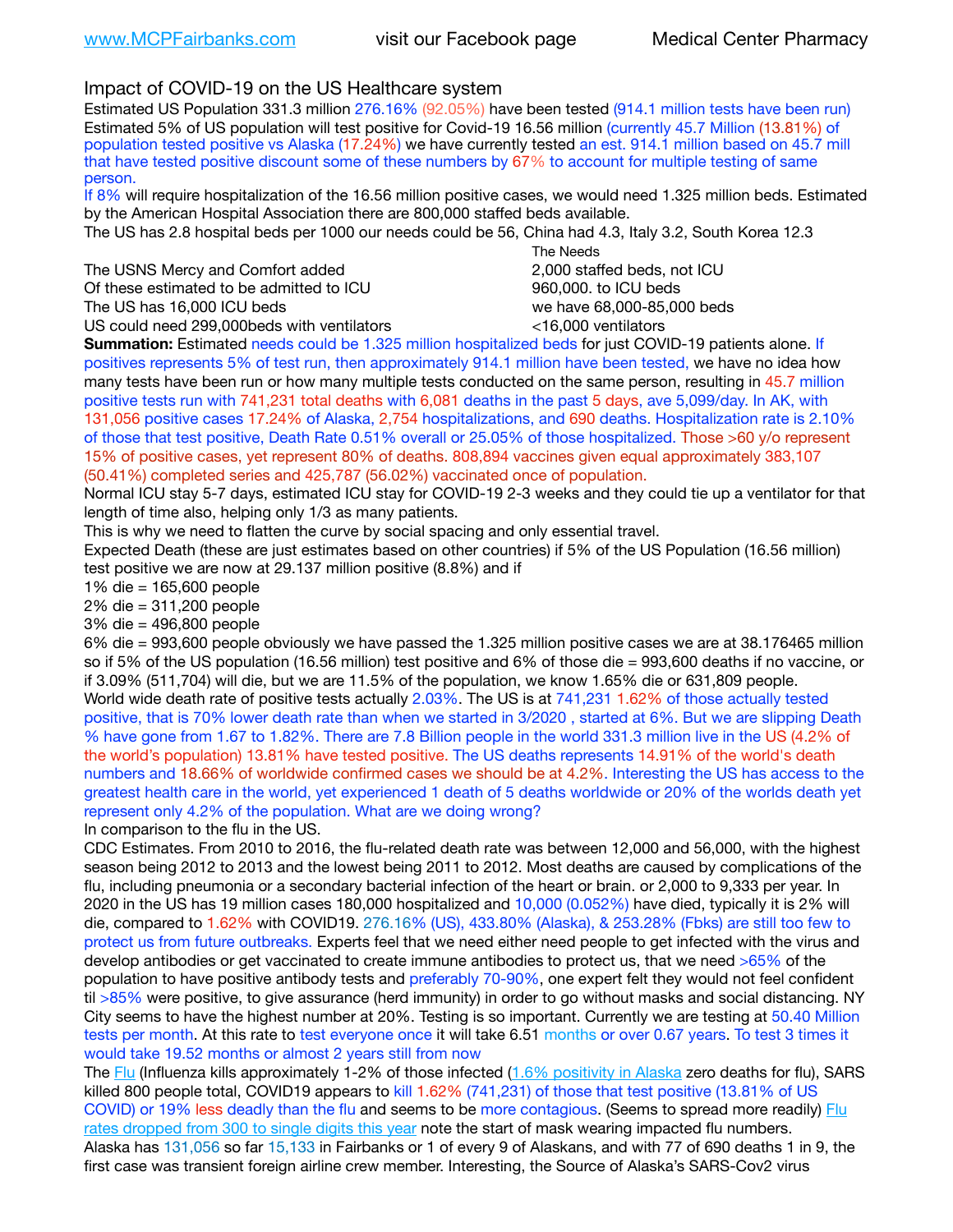[www.MCPFairbanks.com](http://www.MCPFairbanks.com) visit our Facebook page Medical Center Pharmacy

originated not from East Asia by travelers or the west coast (Washington where it was first observed) , but came from the east coast of the US, and they were inoculated first from Europe, accordingly from New York's Governor and CDC. Currently 40 Variants known, only 14 of major concern in the US. (Europe's (china's)) Primary, plus an Ohio variant (COH.20G/501Y), California, [UK](https://www.cdc.gov/coronavirus/2019-ncov/transmission/variant-cases.html) (B.1.1.7), (7) South African (1.351), India (Delta), Delta-Plus, Peru (Lambda(C.37)), Mu (Columbia) and (2) Brazil (P.1), we have seen 6, Europe's (China) [variant,](https://www.webmd.com/lung/news/20210318/cdc-who-create-threat-levels-for-covid-variants?ecd=wnl_cvd_031921&ctr=wnl-cvd-031921&mb=kYbf7DsHb7YGjh/1RUkcAW0T6iorImAU1TDZh18RYs0=_Support_titleLink_2) California, Brazil, UK, South Africa, India (delta) now representing 96% of new tests, Mu (Columbia) the latest in Alaska so far, the last 5 in particular as they have a 50% increase in transmissibility vs 20% in the others over the China variant, the delta variant is 50% more transmissible than the UK (B.1.1.7) version, Mu(Columbia). For the latest in [Variance issues in Alaska](https://lnks.gd/l/eyJhbGciOiJIUzI1NiJ9.eyJidWxsZXRpbl9saW5rX2lkIjoxMDgsInVyaSI6ImJwMjpjbGljayIsImJ1bGxldGluX2lkIjoiMjAyMTA4MDUuNDQxMzM4NzEiLCJ1cmwiOiJodHRwOi8vZGhzcy5hbGFza2EuZ292L2RwaC9FcGkvaWQvc2l0ZWFzc2V0cy9wYWdlcy9odW1hbmNvdi9BS1NlcUNvbl9HZW5vbWljU2l0dWF0aW9uUmVwb3J0LnBkZiJ9.wjCZc7vYm_CIgdjPTJyJ9ehoQjtub_KeZLTKgTIA69A/s/500544915/br/110405970878-l)

**Best practice protection** is good personal Hygiene do not touch eyes, nose, mouth, wash hands frequently for at least 20-30 seconds, before you touch your face, and observe personal spacing of 6-18 feet. Remove your shoes in your house, frequently clean surface areas, let the cleaner sit 15-20 sec before wiping off. **We are recommending to wear any kind of mask.**

Drug treatment is being researched, but as yet not been verified, only suggested. Best to isolate those sick and isolate those most susceptible (old and preconditioned with risk factors)

**Risk factors:** Cardiovascular disease (56.6%), Obesity (41.7%), Diabetes (33.8%), age >60, respiratory problems, especially smokers or those who vape, High Blood Pressure

If you have been exposed self isolate for 2-4 weeks

One episode in China, a man tested negative for 27 days before showing symptoms. So Isolation may want to be considered up to 4 weeks not just 10-14 days.

Italy 1 in 10 positive cases admitted to ICU due to Hypoxic failure requiring mechanical ventilation. In NY it was 1 in 7 that required hospitalization, of the 5700 hospitalized 2634 were discharged (79% (2081)) or added (21%(553)), 9 in 10 put on a ventilator died.

Public policy development and education is important.

### **How Long does Covid-19 stay on objects**

| Air (droplets in air, sneeze/cough) | up to 3 hours |                              |
|-------------------------------------|---------------|------------------------------|
| Copper                              | 4 hrs         |                              |
| skin (SARS-COV2)                    | $9.04$ hrs    | (Influenza virus 1.82 Hrs)   |
| droplets on skin (sneeze)           | 11 hours      |                              |
| Cardboard (Amazon Box)              | 24 hrs        | Vaccination in Alaska by Age |
|                                     |               | an nnez                      |





Project outward Exhalation can spray 1.5 m (4.9 ft) spittle (droplets)

Coughing  $2 \text{ m}$  (6.6 ft) Sneeze 6 m (19.7 ft) Development of immune response

Early viral testing tests to see if you currently have the virus.

Later antibody testing tells us if you have been exposed and survived. But does not tells us if you have immunities to the virus. We will need to have both tests done in order to open the community..

Viral Antigen and Viral RNA tells us you have the disease and can spread the disease and if you can or are currently sick. IgM (short term) and IgG (long term antibodies) tells us you have experienced the virus or had the vaccine, and got over it. You may be resistant if your [antibody levels](https://www.cdc.gov/coronavirus/2019-ncov/lab/resources/antibody-tests.html) are high

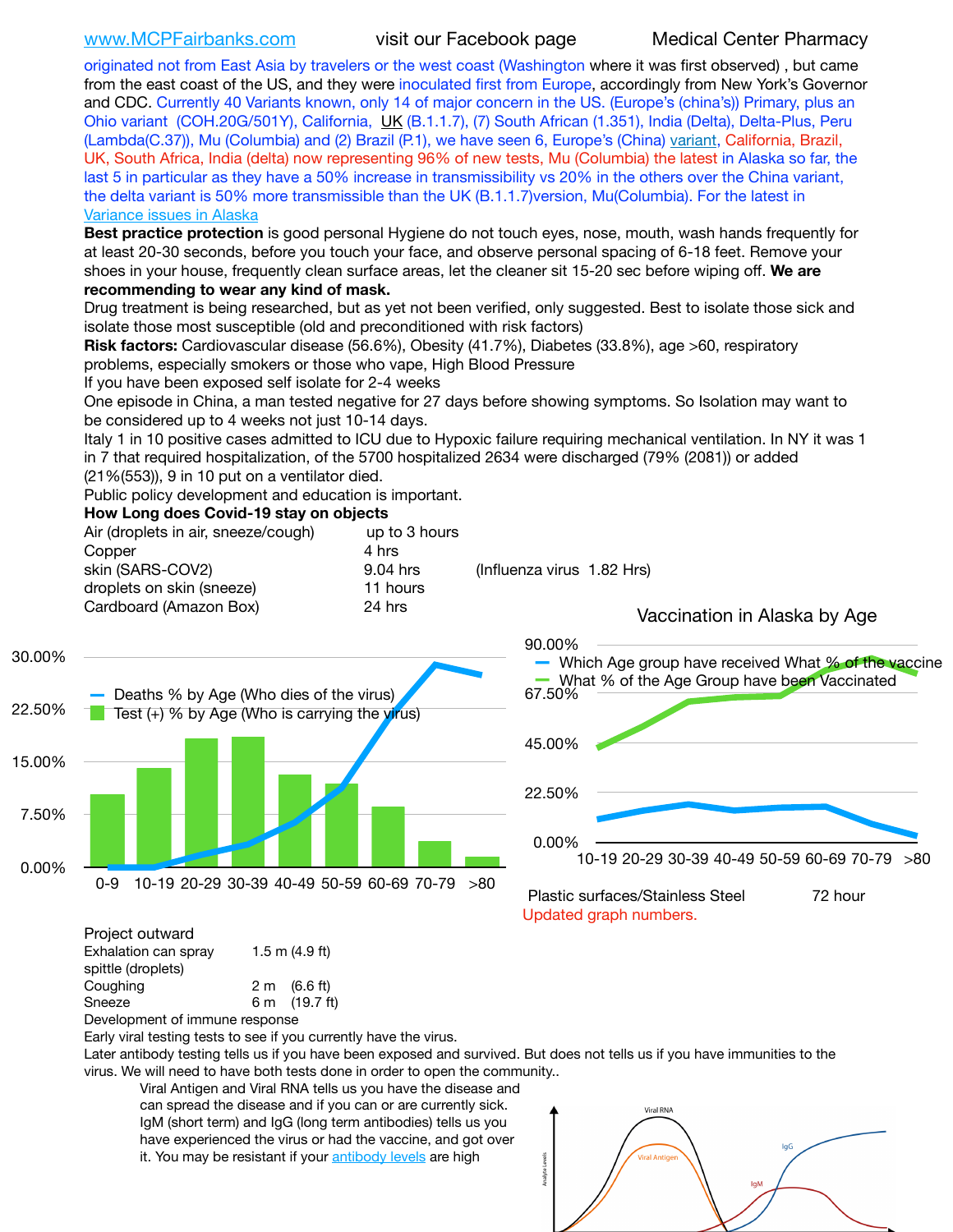enough. [Current](https://l.facebook.com/l.php?u=https://www.itv.com/news/2020-10-26/covid-19-antibody-levels-reduce-over-time-study-finds?fbclid=IwAR3Dapzh1qIH1EIOdUQI2y8THf7jfA4KBCaJz8Qg-8xe1YsrR4nsAHDIXSY&h=AT30nut8pkqp0heVuz5W2rT2WFFm-2Ab52BsJxZZCNlGsX58IpPkuVEPULbIUV_M16MAukx1Kwb657DPXxsgDN1rpOQ4gqBtQsmVYiWpnHPJo2RQsU6CPMd14lgLnQnFWxfVi6zvmw&__tn__=-UK-R&c%5B0%5D=AT1GaRAfR_nGAyqcn7TI1-PpvqOqEKXHnz6TDWvRStMnOSH7boQDvTiwTOc6VId9UES6LKiOmm2m88wKCoolkJyOFvakt2Z1Mw8toYWGGoWW23r0MNVBl7cYJXB_UOvGklNHaNnaNr1_S7NhT3BSykNOBg) [View of antibodies/immunity](https://www.livescience.com/antibodies.html)[.](https://www.itv.com/news/2020-10-26/covid-19-antibody-levels-reduce-over-time-study-finds) We have tested currently 433.80% (144.6%) of the Alaskan population and over little over 276.16% (92.05%) of the US population, discount these numbers by 67% to reflect multiple testing of the same person. To be safe, we need at least  $25\%$  to see if we are making progress,  $60\%$  to [barely qualify](https://www.nature.com/articles/d41586-020-02948-4) to be safe, and [70-90%](https://www.mayoclinic.org/herd-immunity-and-coronavirus/art-20486808) to be assured we will not see a second wave of sickness. Some experts will [not feel safe til we are at 85%](https://www.bannerhealth.com/healthcareblog/teach-me/what-is-herd-immunity). See bottom of last page to see how and where in Alaska do we and each of the boroughs stack up, compared to other states and the nation.

Three types of clinical laboratory COVID-19 or SARS-CoV-2 tests are being developed:

Molecular Gene sequencing (current method), Viral antigen (testing parts of the virus), Host antibody tests (serology). They detect the virus in different ways.

Mask & [Mask Usage:](https://www.nationalgeographic.com/history/2020/03/how-cities-flattened-curve-1918-spanish-flu-pandemic-coronavirus/) N95 filter out 95% of the particles in the air 3 microns in size or larger.

| MOIO SIZES Are ADOUT                                     |                  |                |  |  |
|----------------------------------------------------------|------------------|----------------|--|--|
| Conflict                                                 | Comba<br>t Death | Past 5<br>days |  |  |
| Revolutionary<br>War                                     | 8,000            |                |  |  |
| <b>Civil War</b>                                         | 214,938          |                |  |  |
| World War I                                              | 53,402           |                |  |  |
| World War II                                             | 291,557          |                |  |  |
| <b>Korean Conflict</b>                                   | 33,686           |                |  |  |
| <b>Vietnam</b>                                           | 47,424           |                |  |  |
| <b>Gulf War</b>                                          | 149              |                |  |  |
| Afghanistan                                              | 1,833            |                |  |  |
| <b>Iraq</b>                                              | 3,836            |                |  |  |
| 1918 Flu                                                 | 675,000          |                |  |  |
| 9/11 deaths                                              | 2,977            |                |  |  |
| <b>COVID19 deaths</b><br>from 1/20/2020 to<br>10/28/2021 | 741,231          | 6,081          |  |  |

10-12 microns in size. Bacteria are larger, so is dust, Gas molecules and viruses are smaller. PM2.5 are 2.5 microns in size. **Viruses** can be 1 micron in size, 0.3 micron in size, or 0.1 microns in size, so they **will pass right through**. **We recommend wearing any mask, the mask may provide up to 5 times the protection** ver **wearing no mask at all**. It still **does not protect** the wearer from contracting the infection, it **can inhibit** the spreading, something is **better than nothing at all**. **Remember there is a clean side ( the side towards you) and a dirty side,** the side to the contaminated air is dirty. If you are COVID positive then this is reversed.

When handling the mask, do not touch the dirty side and then touch your face, Wash properly your hands first after touching the dirty side before touching your face. If you are infected the dirty side is the inside surface of the mask. Wash your homemade mask in hot water wash >133F (for at least 10 minutes) and rinse to sanitize with high heat >133F Plus and a weak bleach or peroxide (not Both) the mask. Daily if possible. If you are a frontline health care provider with a homemade fabric mask 2 hours. Do not touch the dirty side.

Mask usage: 5/13/21 While the CDC has changed it's recommendations for those who have gotten vaccinated to go mask free, except on Mass Transportation such as buses and airline, or when in crowded situations, like concerts.

Those that have not been vaccinated are still advised need to wear a mask, they are now the population at risk.

The risk has now increased for those non-vaccinated folks. They no longer have the masked people in the community to protect them. While those who have been vaccinated will not get sick or as sick. They can still pass, much more easily without the masks, the virus to those who have not been vaccinated to make them sick.

Therefore, it is even **more imperative** that those that have not been vaccinated, wear a mask to protect themselves, or get vaccinated. The sea of those with the potential to have the virus now are those <12 y/o of age, those >  $12y$ /o who have not been vaccinated, or those who have been vaccinated and are transitory carriers. Currently, this is about 50% of the US population and about 60% of the Alaskan population. And about 80% of all children under 18y/o at this moment.

**Alcohol solutions** should be 60-80% alcohol **70%** is optimal. **Keep wet and rub 30 seconds**, or Happy Birthday song sung 3 times. **Hydrogen peroxide diluted to 2%** or 4 teaspoonful per quart of water (20ml per 946ml) Bleach the same ratio **Vinegar and ammonia are good cleaning agents, but not disinfectants**. **Do not mix** any of these agents together, toxic fumes can result. **Disinfectants, in order to be effective**, should remain on the applied surface, to be cleaned moist **(wet) for 30 seconds to 4 minutes** depending on material. Caution may dissolve glue or adhesives or bleach and discolor items, check with manufacturers. Do not let it get inside electronic devices. UV (10 minutes), [UV light](http://www.docreviews.me/best-uv-boxes-2020/?fbclid=IwAR3bvFtXB48OoBBSvYvTEnKuHNPbipxM6jUo82QUSw9wckxjC7wwRZWabGw) only kills where it can see.

### **Myths**

Taking hot baths, using colloidal silver, eating garlic soup, gargling with bleach are not proven to be effective. We have already seen using chloroquine taking the wrong form in the wrong dose can be fatal, one death and one critically injured. (see Arizona couple after listening to the past-president)

**We have heard of all kinds of cures.** To date there is no curative or preventative treatments, only supportive therapy. At this point there is **no proof** that Quinine, zinc, Hydroxychloroquine, Chloroquine, or Vitamin C works.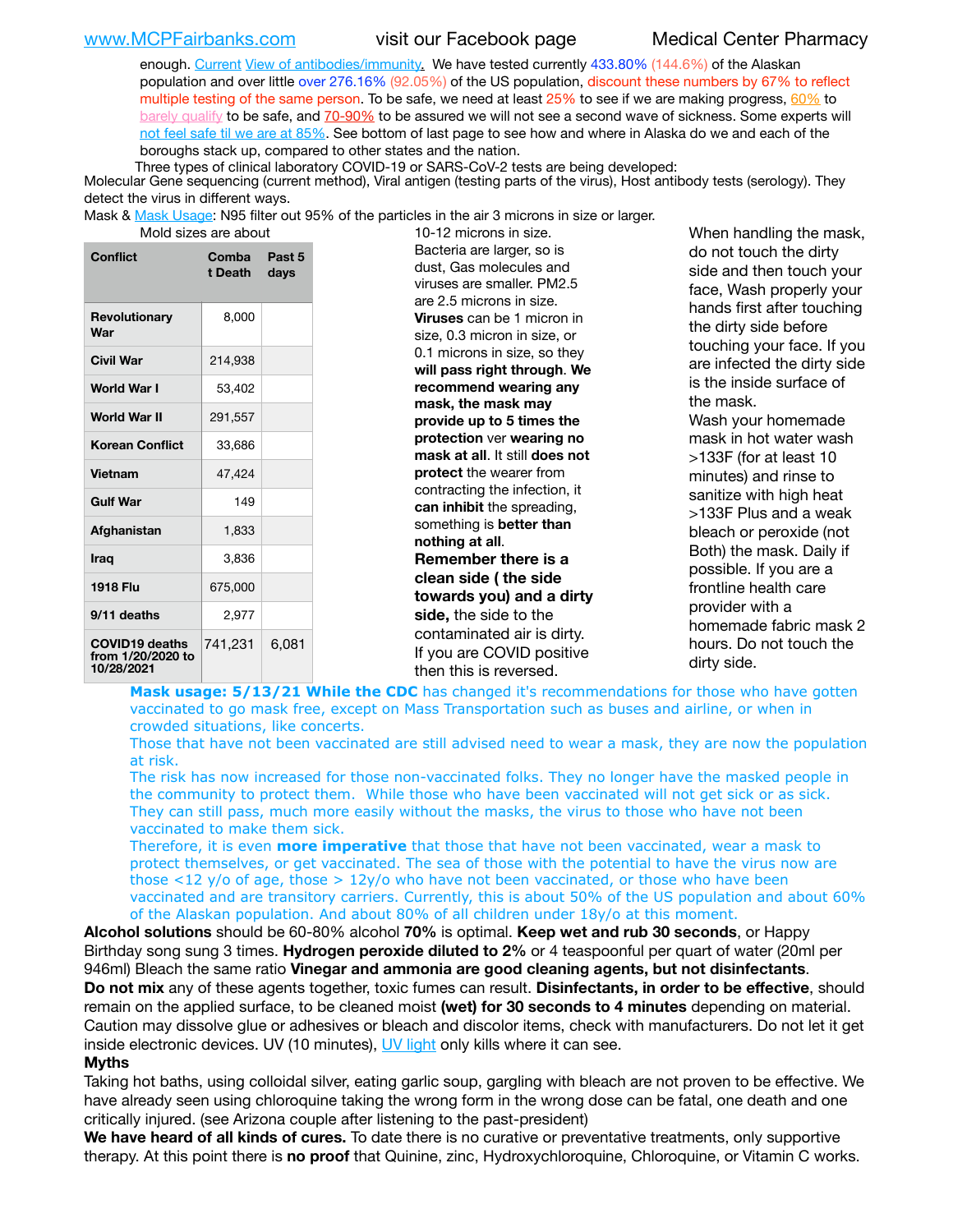# [www.MCPFairbanks.com](http://www.MCPFairbanks.com) visit our Facebook page Medical Center Pharmacy

As they say wives-tale at best, irresponsible reporting most likely. We have seen no information that they work. There have been ineffective dosing issues, over-dosing issues, permanently killing the senses of smell or taste, inappropriate usage, cardiac arrhythmias, and death from the usage of these agents have been reported. The virus may die out with heat of summer, or cold weather, this is a myth, There are a couple of studies at show the virus can withstand 98F. We know the body tries to use up to 104F to potentiate our immune system, to kill viruses. Taking NSAID, Aspirin, Ach-Inhibitors, Arb's and you get the COVID-19 infection are not contraindicated and no clinical evidence that says you should stop any of these classes of medications. It would be misguided and ill advised if you did so, In other words, Unless your doctor makes changes, keep taking your medications unless told to do otherwise.

**Vaccine Myths and Fake information:** There are no microchips, tracking devices, fetus tissue, at all in the vaccines. Vaccines will not and can not change your DNA., It can not change the fertility of men or women. It seems to be safe to the fetus and pregnant women. You should continue to wear a mask til we get to Herd Immunity levels, but can remove masks if you are outdoors, but not at concerts where you are close together. You should still get vaccinated complete series) even if you got COVID. If you have some of the co-morbidities, it is important that you do get vaccinated, the side effects of the vaccine will be milder and survivable than getting COVID. When you have questions, ask a pharmacist or your doctor.

As of 12/21/20, DHSS was aware of 11 reports regarding possible allergic reactions from Alaska's hospitals to CDC: Bartlett Regional Hospital (8), Providence Alaska (2) and Fairbanks Memorial Hospital (1). Two were identified as anaphylaxis and one of those resulted in hospitalization for ongoing monitoring. In the other three cases, symptoms were mild and not considered anaphylaxis. the hospitalized patient has been discharged and is doing well. The CDC said there appears to be no obvious geographic clustering of these reactions, nor was a specific production lot involved. People who experience anaphylaxis after the first dose should not receive

a second dose, according to CDC recommendations. For being one of the first states in that nation to start vaccinating, those <16y/o, we have slowed down vaccinations to where we are now way behind. More people are getting sick more frequently. Soon we will have more deaths. Due to vaccination resistance, Alaska has pushed itself into near last place, in the nation, as to when we will reach "herd immunity". This is the date when we can safely remove our masks and other restrictions. Check our website [www.MCPFairbanks.com](http://www.MCPFairbanks.com) for the 13 testing sites in the interior of Alaska.



Who is eligible now? All Alaskans >12 y/o, can receive the Pfizer vaccine and those >16 y/o can receive all of the other vaccines, all visitors can get vaccinated. Johnson and Johnson, has been reinstated, but I would caution not

to give it to women 12-50 years old. For details about eligibility, to find a provider visit [covidvax.alaska.gov.](https://lnks.gd/l/eyJhbGciOiJIUzI1NiJ9.eyJidWxsZXRpbl9saW5rX2lkIjoxMDYsInVyaSI6ImJwMjpjbGljayIsImJ1bGxldGluX2lkIjoiMjAyMTAxMjguMzQwODU3NjEiLCJ1cmwiOiJodHRwOi8vZGhzcy5hbGFza2EuZ292L2RwaC9FcGkvaWQvUGFnZXMvQ09WSUQtMTkvdmFjY2luZS5hc3B4In0.-Xwhl42jAWOMS7ewfS85uxwrwjohCso3Sb81DuDKtxU/s/500544915/br/93796640171-l) for vaccination sites or call 1-907-646-3322 for questions [covid19vaccine@alaska.gov](mailto:covid19vaccine@alaska.gov?subject=COVID19%20Vaccine%20questions) 9 am - 6:30 pm Monday -Friday and 9 am-4:30 pm Saturday and Sunday. You may be put on hold, but you will not need to leave a message for a return phone call if you call within business hours. Keep these tips in mind when scheduling. checkout our website [www.MCPFairbanks.com](http://www.MCPFairbanks.com) Please keep these tips in mind when scheduling. Be sure to keep and save your proof of vaccination cards as you may need it for travel purposes in the future. Gao Fu, the director of the China Centers for Disease Control, admitted on 4/10/2021 that the country's vaccines don't exactly give Covid-19 a knockout blow. One study from Brazil found that the vaccine from the Chinese company Sinovac was 50.4% effective, compared to Pfizer's 97%. Fu said the government is looking for ways to boost effectiveness.

# Many Alaskans live with underlying health concerns

You can not change your age but you can affect change with other risk factors. Nov. 17, 2020 for more information check out [Alaska DHSS Insights](http://dhss.alaska.gov/dph/Epi/id/Pages/COVID-19/blog/20201117.aspx)

Epidemiologists within the Section of Chronic Disease Prevention and Health Promotion analyzed reports from about 8,500 randomly-selected Alaska adults who participated in the annual [Behavioral Risk Factor Surveillance System \(BRFSS\)](http://dhss.alaska.gov/dph/Chronic/Pages/brfss/default.aspx) telephone survey between 2016 and 2018. About 67% of Alaska adults — two out of three — have at least one of the following ongoing health concerns that have been shown to increase chances for serious illness from COVID-19:

- 46% of Alaska adults are current or former smokers
- 32% have obesity BMI >30.0
- 8% have type 1 or type 2 diabetes
- 6% have chronic obstructive pulmonary disease (COPD)
- 5% have heart disease or have had a heart attack